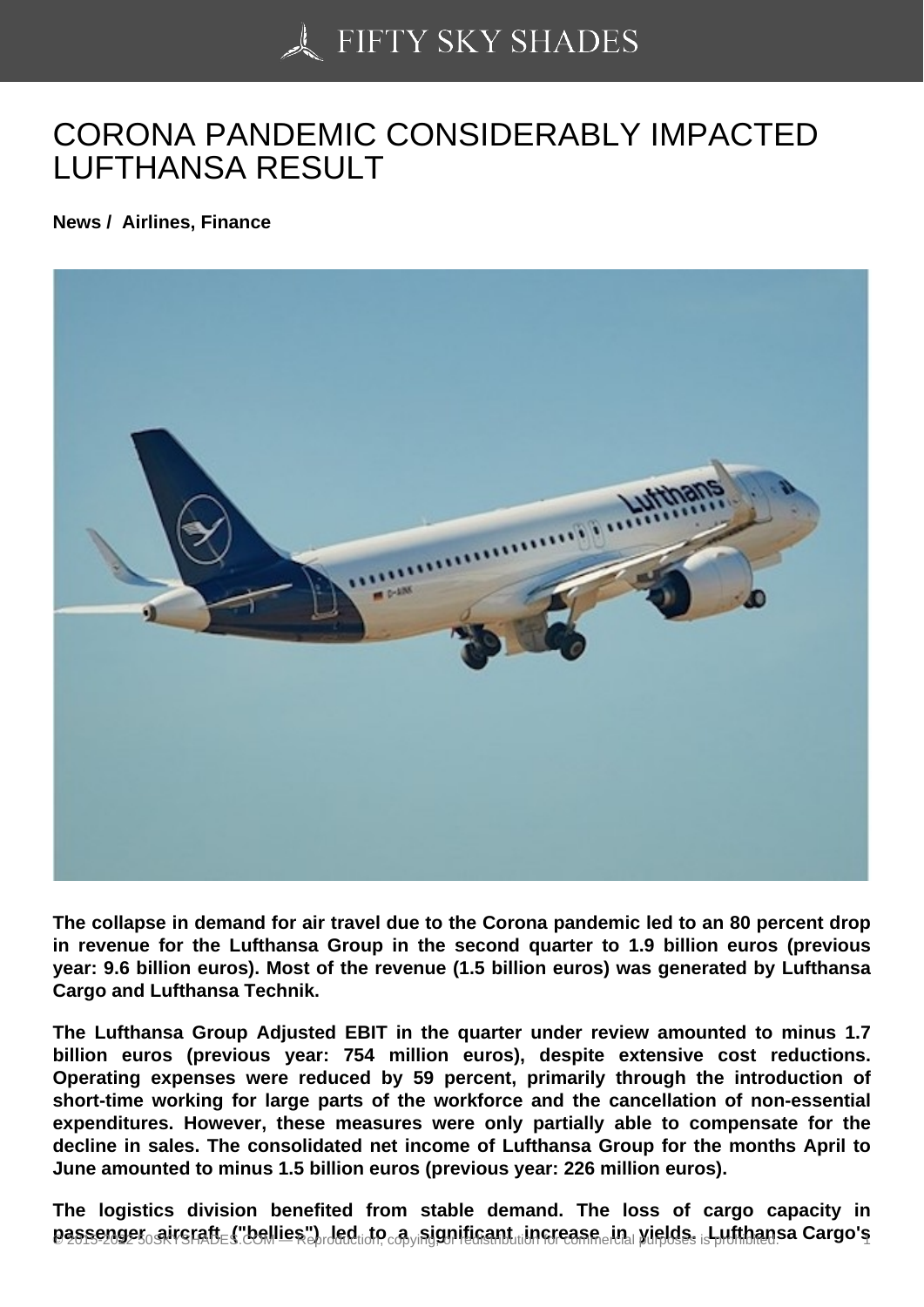# **Adjusted EBIT thus rose to 299 million euros (previous year: minus 9 million euros).**

#### First half of 2020

In the entire first half of 2020, Lufthansa Group revenue fell by 52 percent to 8.3 billion euros (previous year: 17.4 billion euros). Adjusted EBIT amounted to minus 2.9 billion euros (previous year: 418 million euros) and EBIT to minus 3.5 billion euros (previous year: 417 million euros). The difference between the two figures is mainly due to depreciation on aircraft and aircraft usage rights amounting to 300 million euros, goodwill impairments totaling 157 million euros and the impairment of joint venture holdings in the MRO segment totaling 62 million euros.

In addition, the negative market value development of fuel cost hedging contracts had a negative impact of 782 million euros on the financial result in the first six months of the year. Compared with the first quarter, this effect decreased by 205 million euros. The Lufthansa Group net result for the first half of the year thus amounted to minus 3.6 billion euros (previous year: minus 116 million euros).

#### Traffic development in the second quarter of 2020

In the second quarter of 2020, the Lufthansa Group airlines carried 1.7 million passengers, 96 percent fewer than in the previous year. Capacity fell by 95 percent. The seat load factor was 56 percent, 27 percentage points below the previous year's figure. Freight capacity offered fell by 54 percent due to a lack of capacity on passenger aircraft. The decline in freight kilometers sold was 47 percent. This reflects an increase in cargo load factor by 10 percentage points, to 71 percent.

#### Traffic development in the first half of 2020

In the first six months, the Lufthansa Group airlines carried a total of 23.5 million passengers, two thirds fewer than in the same period last year (minus 66 percent). Capacity decreased by 61 percent. The seat load factor fell by 9 percentage points to 72 percent in the period. Freight capacity offered fell by 36 percent and cargo kilometres sold by 32 percent. This resulted in an increase in cargo load factor by 4 percentage points to 66 percent.

## Cash flow and liquidity development

Capital expenditure fell to 897 million euros (previous year: 1,904 million euros) in the first half of the year, mainly due to postponing planned aircraft deliveries, with only 127 million euros of capital expenditure in the second quarter. The drastic reduction in capital expenditure, the Group-wide focus on securing liquidity and strict working capital management limited the cash outflow despite the significant drop in earnings. The adjusted free cash flow for the first half of the year thus amounted to minus 510 million euros (previous year: 269 million euros). Net debt increased by 10 percent compared with the end of 2019, to 7.3 billion euros.

Centrally available liquidity amounted to 2.8 billion euros on June 30, a decrease of 1.4 billion euros compared with the end of the first quarter (31 March 2020: 4.2 billion euros).

The funds agreed with the Economic Stabilization Fund of the Federal Republic of Germany (WSF) to stabilize Lufthansa Group are not yet included in the liquidity figures as of 30 June 2020. Including these funds amounting to 9 billion euros, the Group had a total of 11.8 billion euros in liquidity available as of 30 June 2020.

Since the beginning of July, the Group has received 2.3 billion euros from the stabilization package. As a result of the capital increase, with which the WSF has acquired a 20 percent stake in the company's share capital, the Lufthansa Group received cash of around 300 million euros. The release of the first instalment of the KfW (Kreditanstalt für Wiederaufbau) loan contributed one billion euros, and the establishment of the WSF's Silent Participation II provided a further one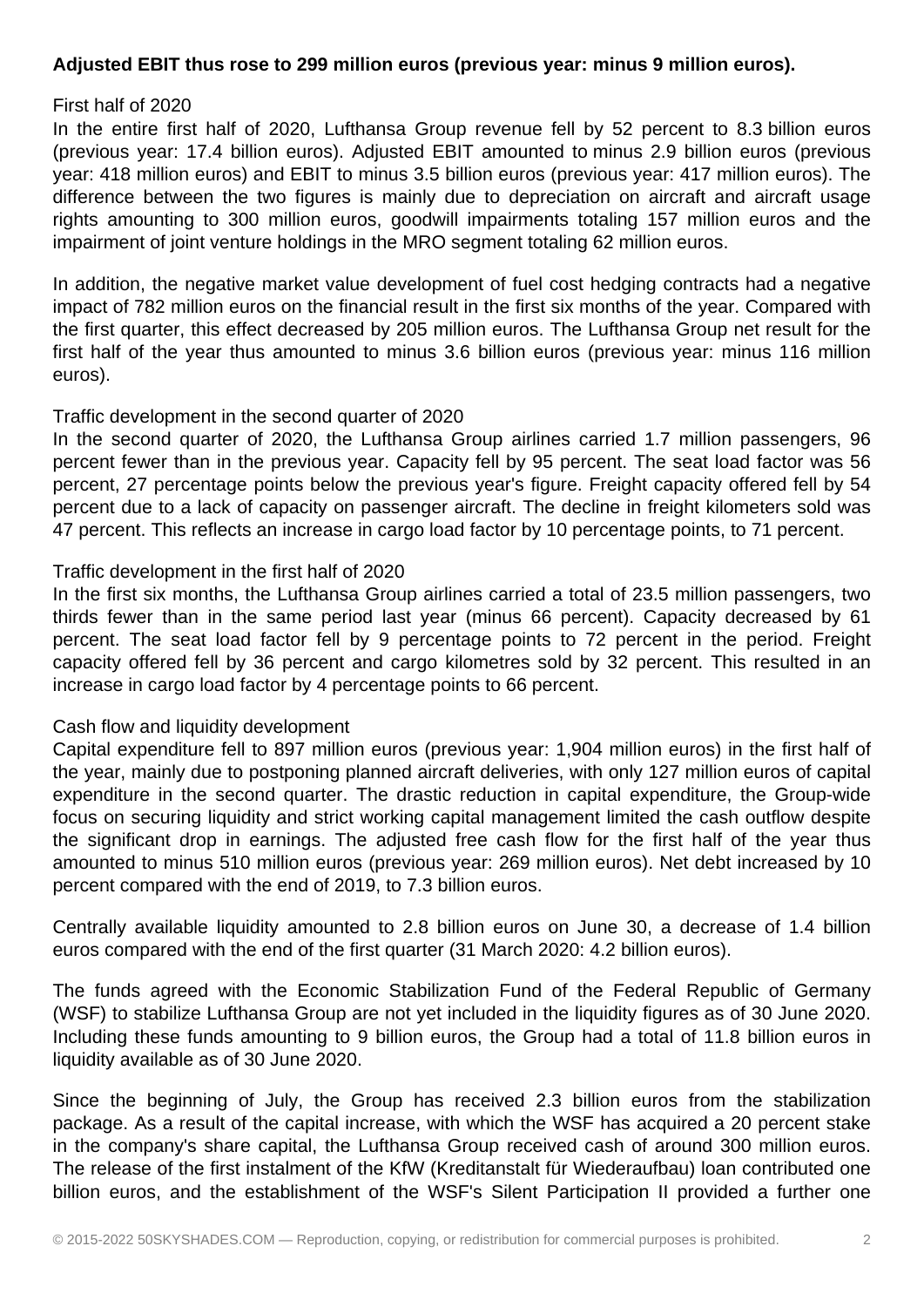billion euros.

Cash outflows since the balance sheet date related primarily to the payment of refund claims for cancelled flights. In July, the Group paid out just under one billion euros. In total, the Group has so far reimbursed around two billion euros to customers in the current year 2020.

Lufthansa Group decides on "ReNew" restructuring program

The Group currently expects demand for air travel to return to pre-crisis levels in 2024 at the earliest. Lufthansa Group has therefore decided on a comprehensive restructuring programme entitled "ReNew", which also includes the restructuring program already underway at the airlines and service companies.

The aim remains to maintain the global competitiveness and future viability of the Lufthansa Group. The program includes the reduction of 22,000 full-time jobs in the Lufthansa Group. The Group's fleet is to be permanently reduced by at least 100 aircraft. Nevertheless, the capacity offered in 2024 is to correspond to that of 2019. To this end, productivity is supposed to be increased by 15 percent by 2023, among other things by reducing the number of the flight operations (AOCs) to a maximum of ten in future. The size of the Executive and Management Boards of the Group companies will be reduced and the number of executives in the Group is supposed to be lowered by 20 percent. In the administration of Deutsche Lufthansa AG, 1,000 jobs will be cut. The sum of these measures should make it possible to refinance the funds of the stabilization package as quickly as possible. The financial planning of Lufthansa Group stipulates that positive cash flows will be generated again in the course of 2021. Lufthansa Group currently (as of 30 June 2020) has 129,400 employees, about 8,300 fewer than at the same time last year. The Group's objective was to avoid redundancies as far as possible. Against the background of the market developments in global air traffic and based on the course of the negotiations on necessary agreements with the collective bargaining partners, this goal is no longer realistically within reach for Germany either.

Carsten Spohr, Chairman of the Executive Board and CEO of Deutsche Lufthansa AG, said: "We are experiencing a caesura in global air traffic. We do not expect demand to return to pre-crisis levels before 2024. Especially for long-haul routes there will be no quick recovery.

We were able to counteract the effects of the coronavirus pandemic in the first half of the year with strict cost management as well as with the revenues from Lufthansa Technik and Lufthansa Cargo. And we are benefitting from the first signs of recovery on tourist routes, especially with our leisure travel offers of the Eurowings and Edelweiss brands. Nevertheless, we will not be spared a far-reaching restructuring of our business.

We are convinced that the entire aviation industry must adapt to a new normal. The pandemic offers our industry a unique opportunity to recalibrate: to question the status quo and, instead of striving for "growth at any price", to create value in a sustainable and responsible way."

## **Outlook**

Since the beginning of July, the Group has further expanded its flight program. This primarily concerns short-haul leisure travel. Lufthansa Group had already made the expansion of its market position in this segment a focal point of its strategy before the Corona crisis. The airlines Eurowings and Edelweiss play an important role in this context.

In July, the Group gradually increased its offering to around 20 percent of the previous year's level, with load factors of over 70 percent in European short-haul traffic.